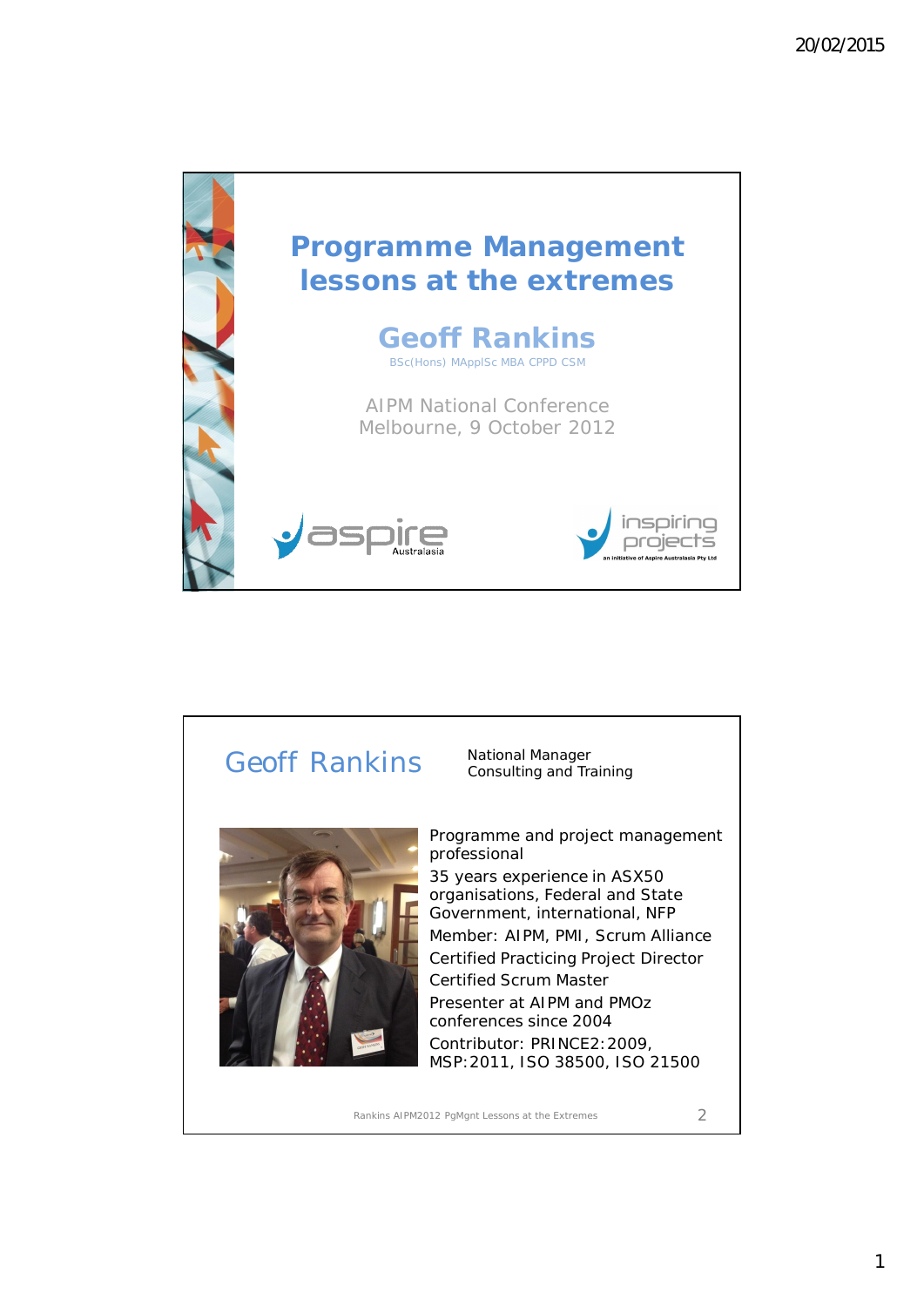

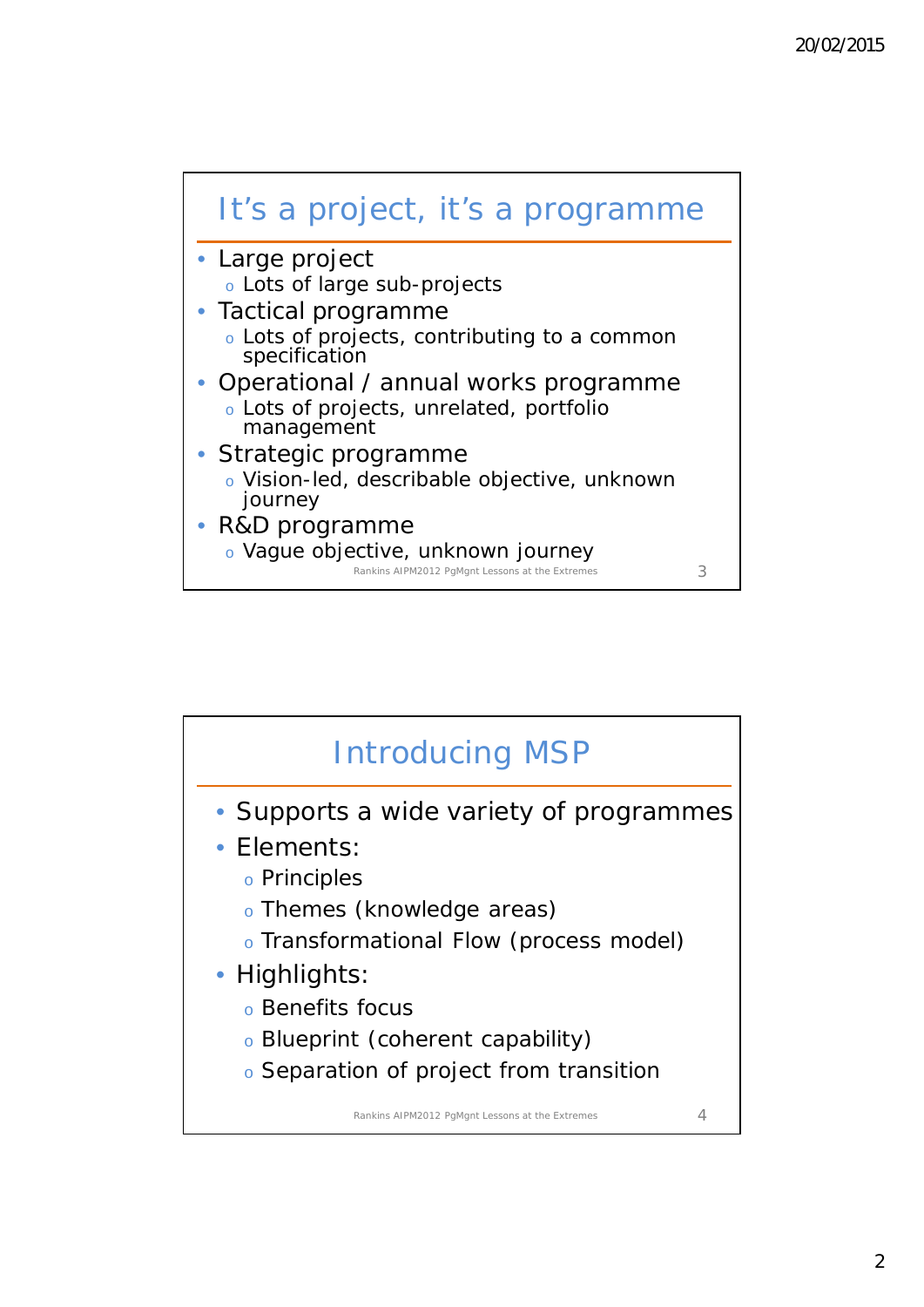

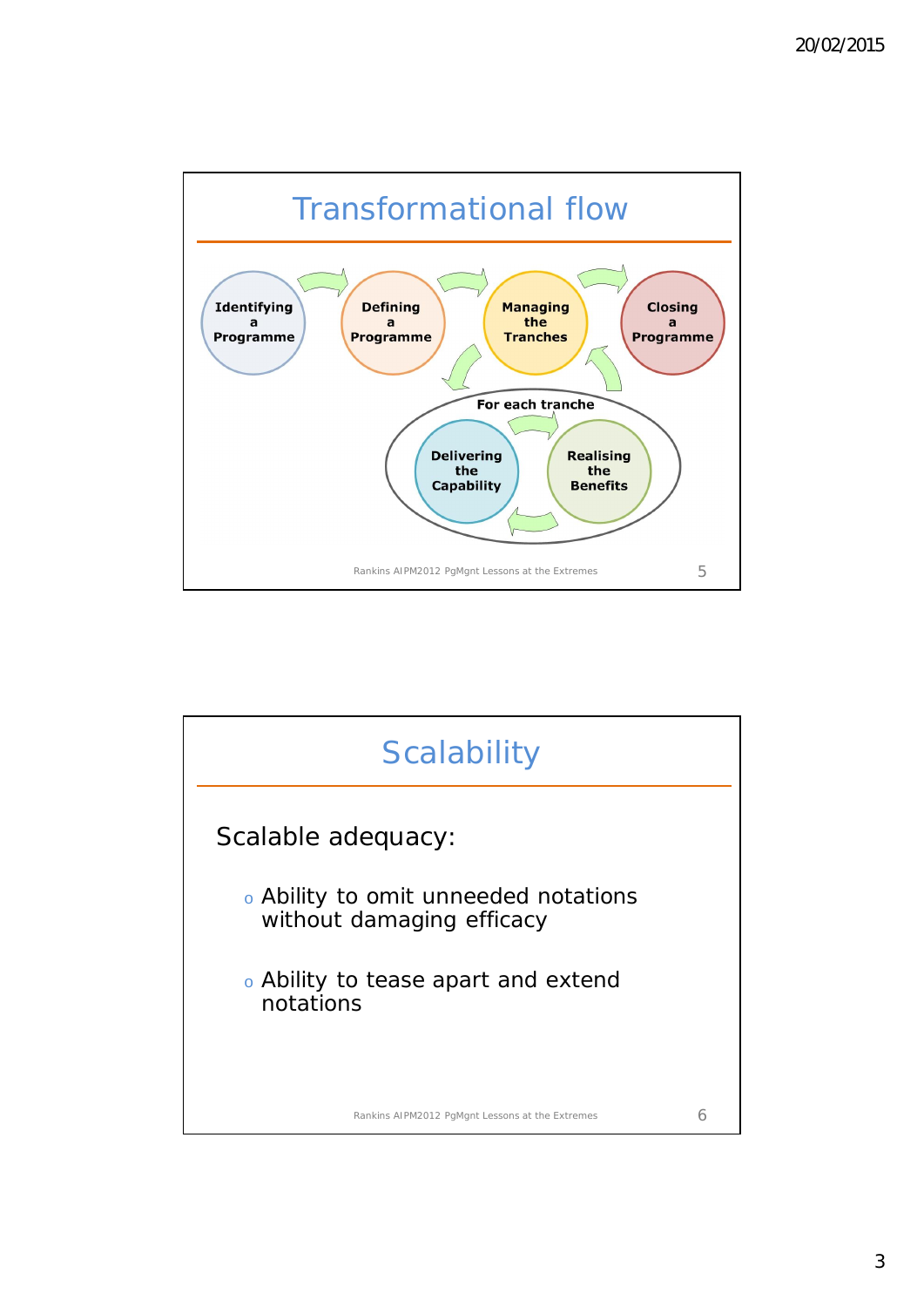

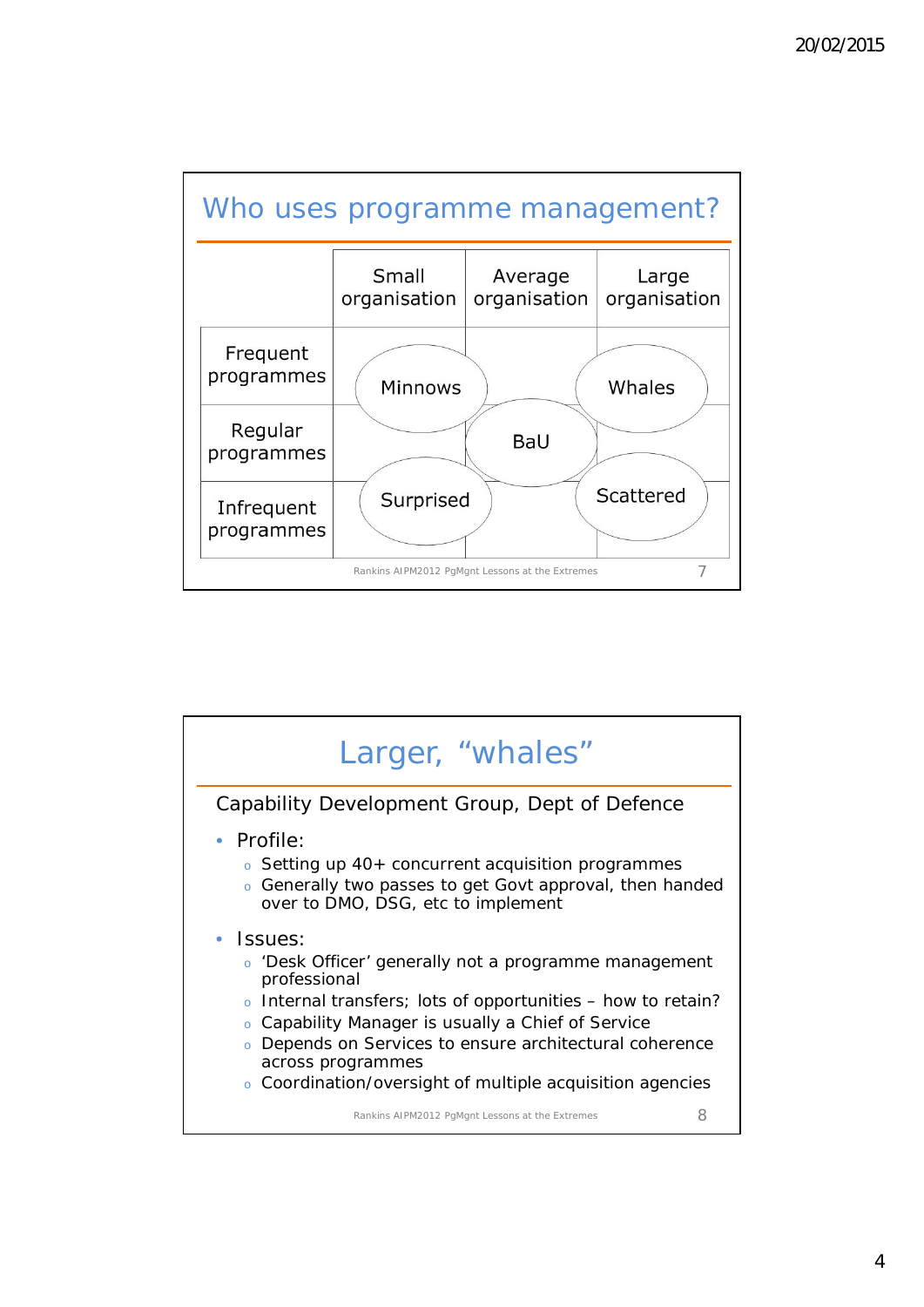



5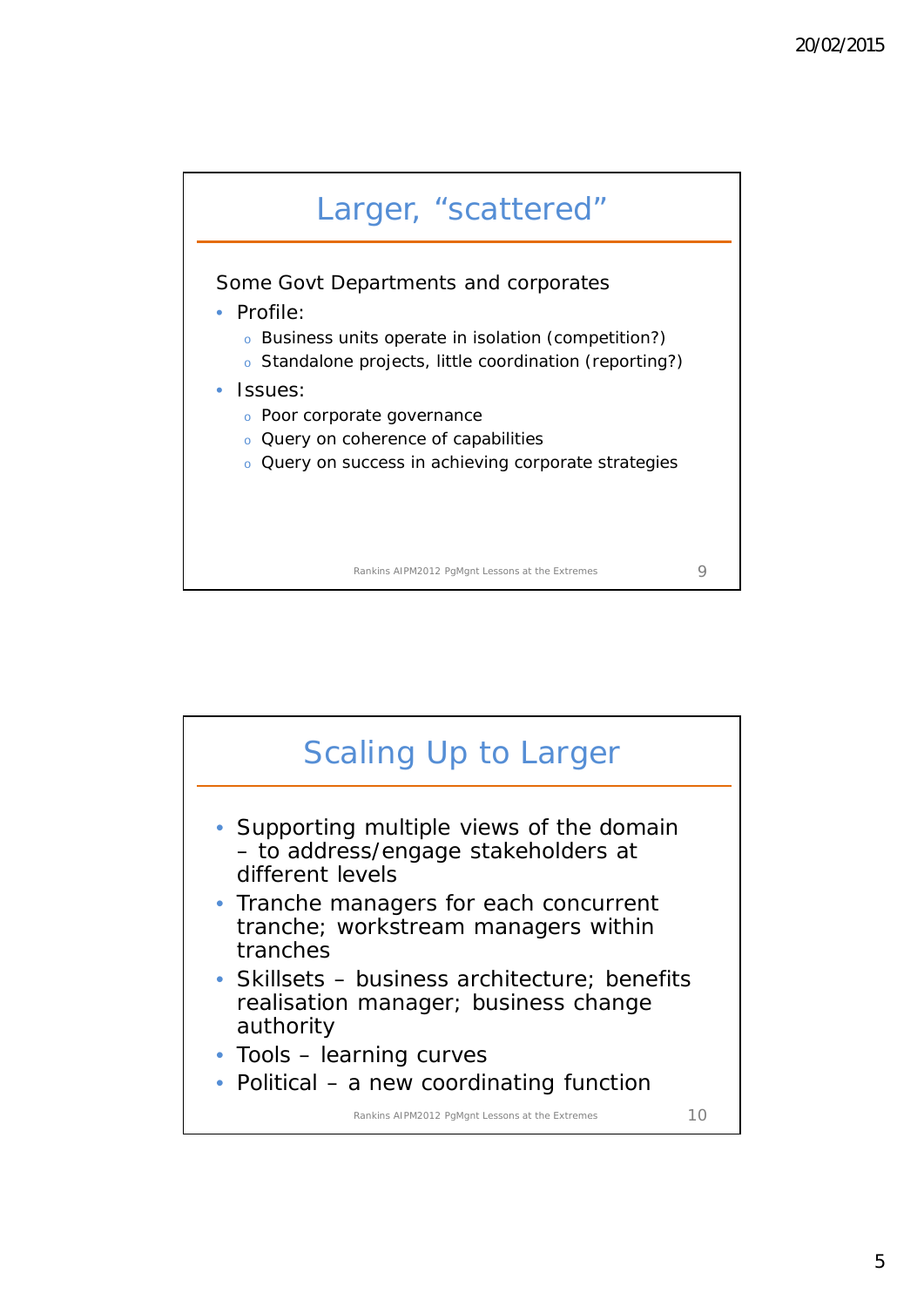

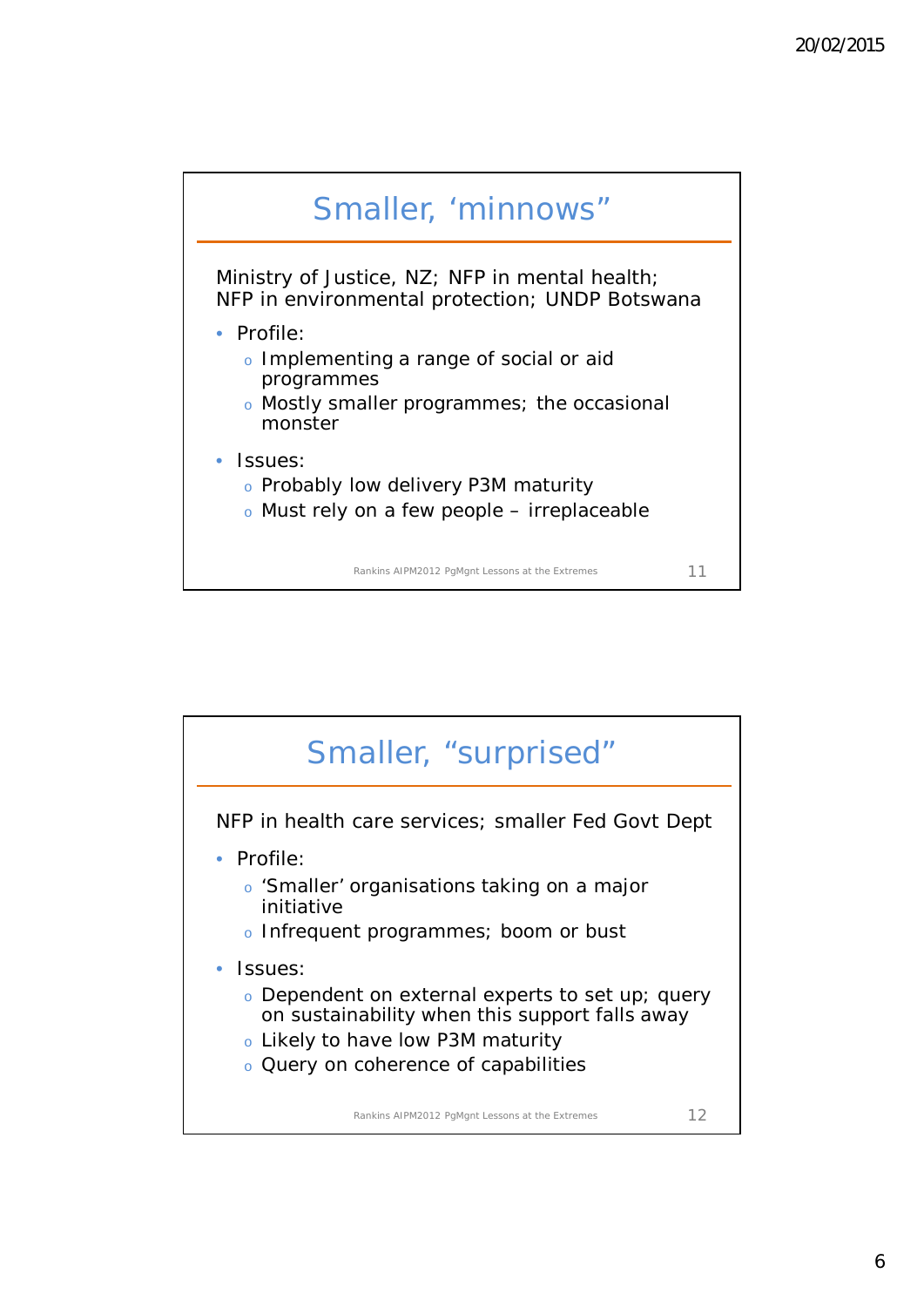

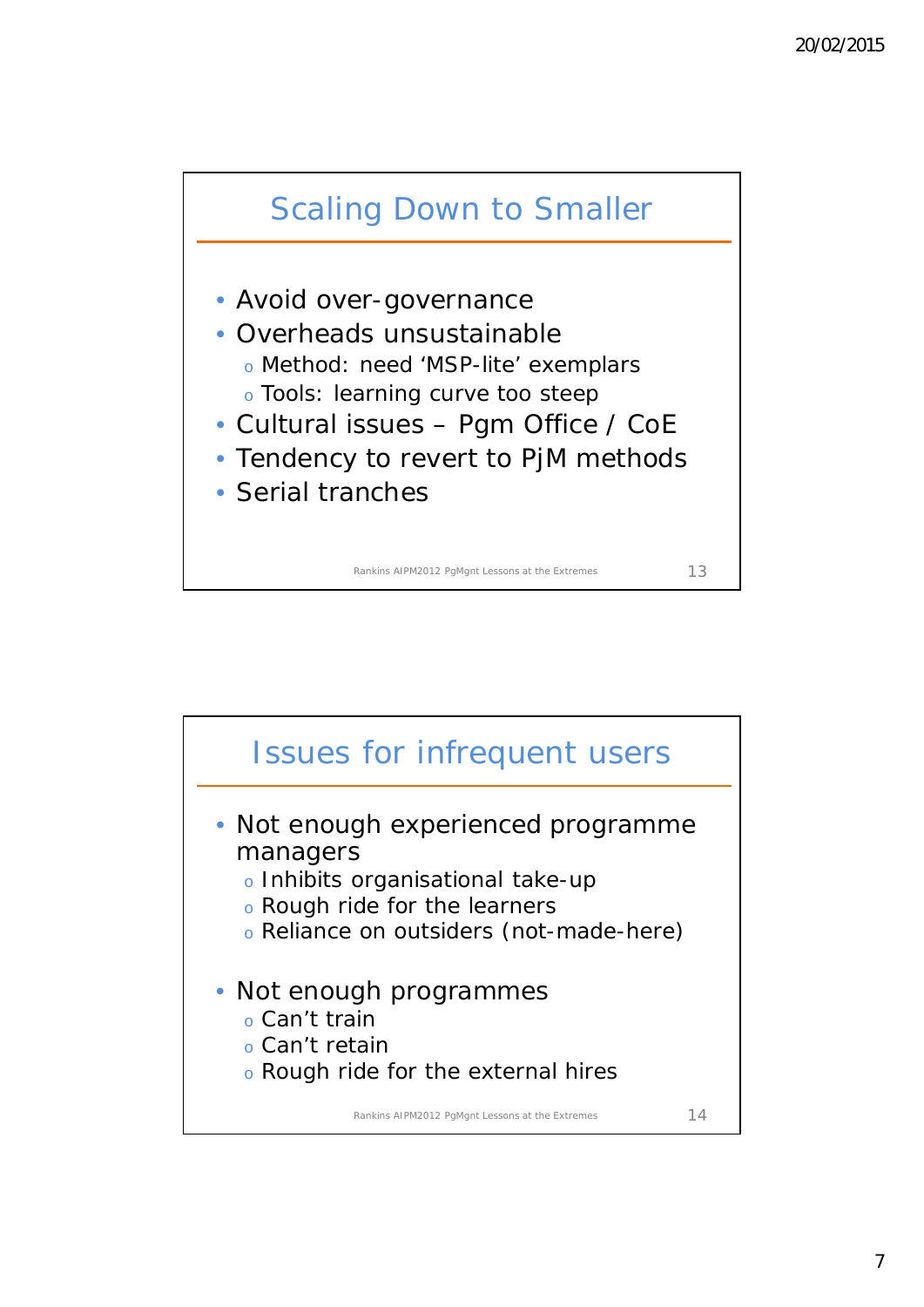



8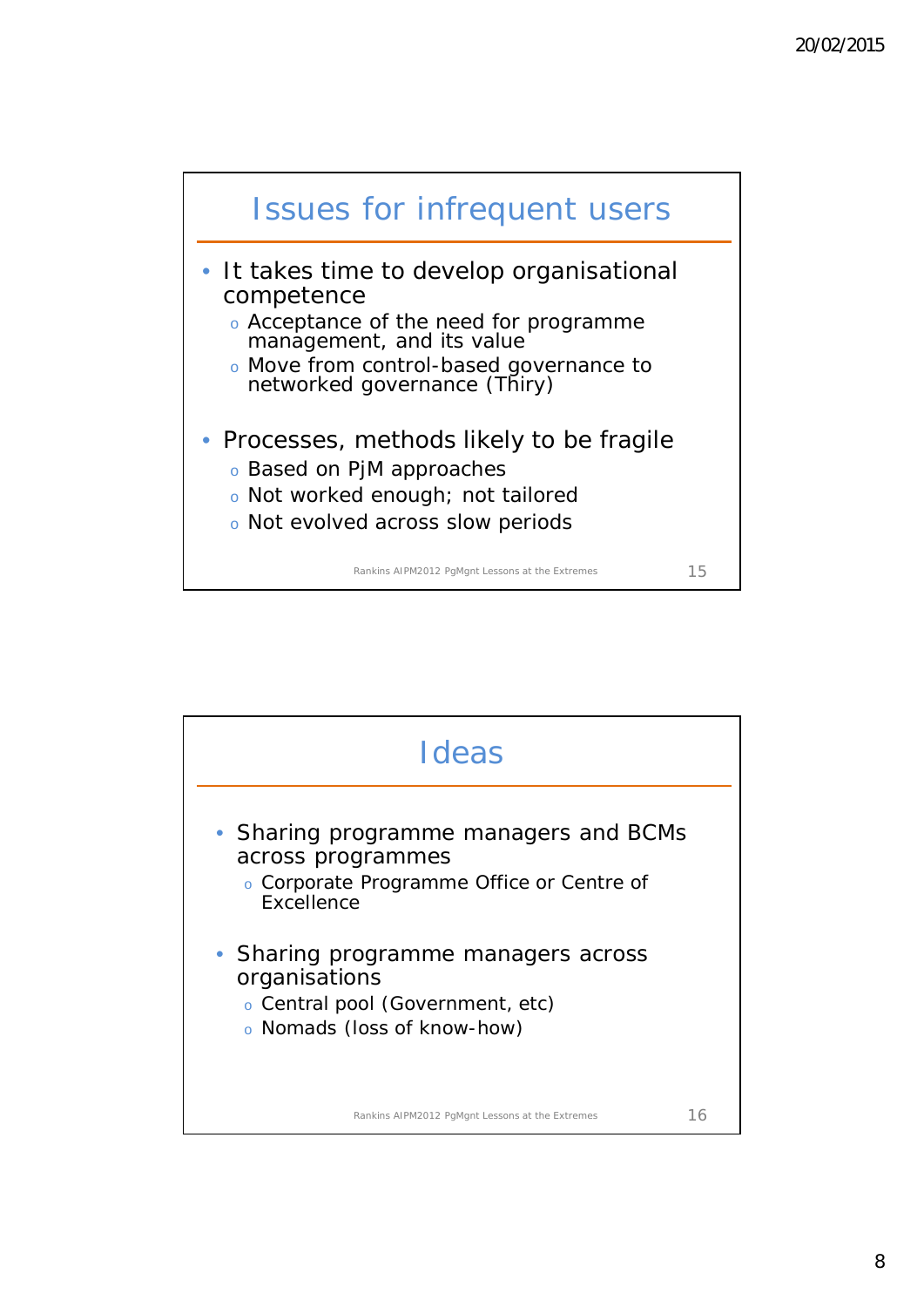



9